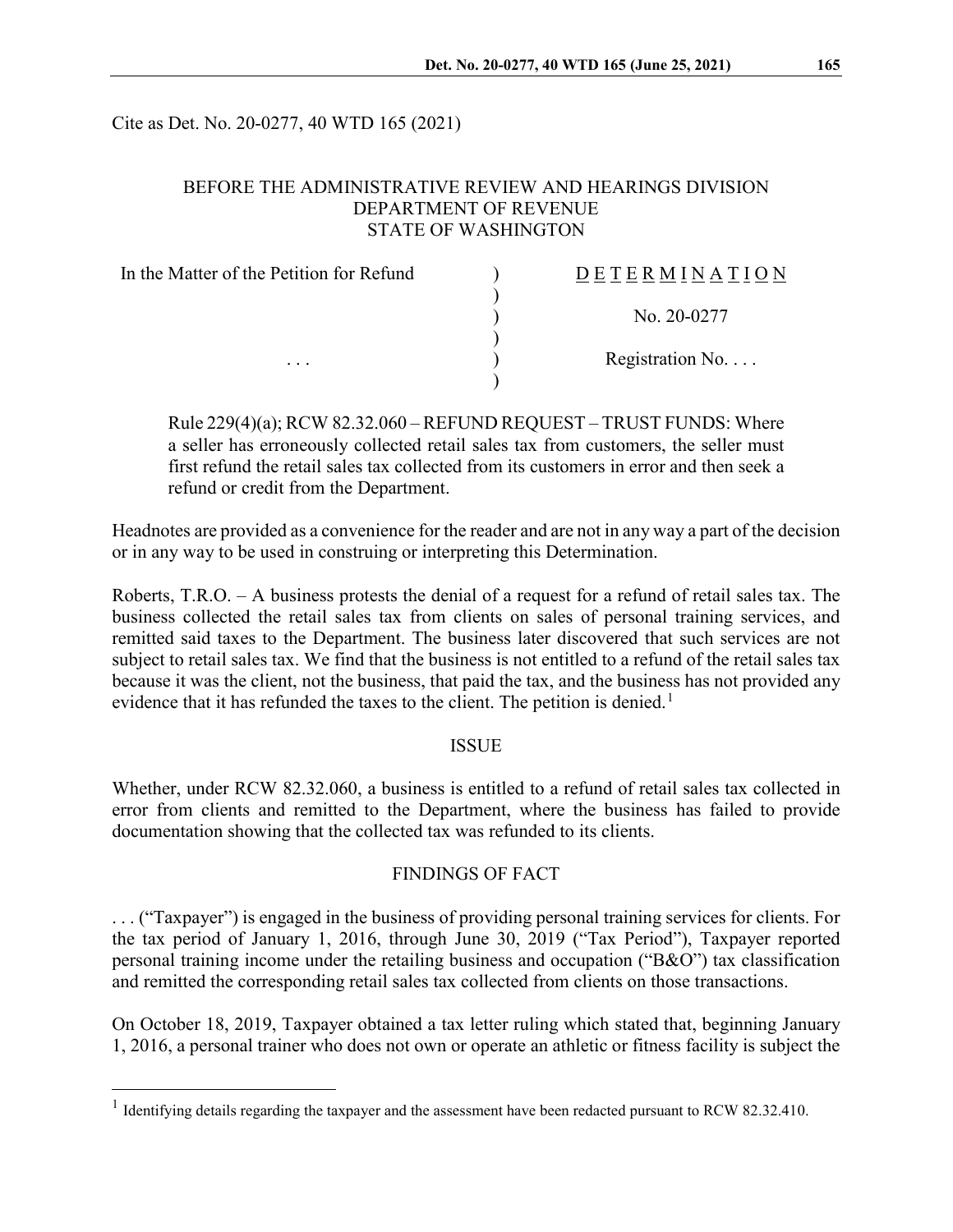services and other activities B&O tax classification. The letter ruling indicated that Taxpayer could amend its excise tax returns to report the correct classification and seek a refund of retail sales tax, provided that Taxpayer submit documentation showing that Taxpayer actually refunded the retail sales tax to its clients.

Consequently, Taxpayer submitted amended quarterly excise tax returns for the Tax Period to reclassify income from the retailing B&O tax classification to the service and other activities B&O tax classification.

On February 5, 2020, the Department's Taxpayer Account Administration Division ("TAA") rejected the amended returns because Taxpayer had not submitted the corresponding documentation establishing that the retail sales tax had been refunded to its clients. TAA noted that, under RCW 82.08.050(3) and WAC 458-20-229 ("Rule 229"), retail sales tax collected in error must nevertheless be remitted to the Department, and the taxpayer is only entitled to a refund of such amounts where the taxpayer can show that the customer had been refunded those amounts.

On March 2, 2020, Taxpayer submitted a petition for administrative review, protesting TAA's rejection of the amended returns and requesting a refund of \$ . . . in retail sales tax remitted during the Tax Period. Taxpayer asserts that, under RCW 82.32.060(1), the Department is obligated to refund any taxes that have been paid in excess of what was properly due. Taxpayer further argues that it is not subject to RCW 82.08.050(3) and Rule 229 because it is not engaged in retailing activity.

# ANALYSIS

RCW 82.32.060(1) authorizes the Department to issue a refund upon an application by a taxpayer where the Department determines that the taxpayer paid taxes in excess of what was properly due within the statutory period. Generally, "no refund or credit may be made for taxes, penalties, or interest paid more than four years prior to the beginning of the calendar year in which the refund application is made . . . ." RCW 82.32.060(1), (2).

Here, Taxpayer's retail sales tax refund requests is within the statutory period. Therefore, if we determine that Taxpayer has paid the tax in excess of what was properly due, Taxpayer may be entitled to a refund.

Washington imposes retail sales tax on each retail sale in this state unless an exemption or exclusion applies. The seller is required to collect retail sales tax from the buyer and remit it to the department. RCW 82.08.050(1). When a seller collects retail sales tax from customers, the amount "is deemed to be held in trust by the seller until paid to the department." RCW 82.08.050(2). Sellers are specifically prohibited from appropriating or converting the tax collected to the seller's own use or to any other use other than remitting the tax to the Department. *Id*. . . . [T]he Washington Supreme Court has explained the unique nature of the retail sales tax scheme and stated, "Inherent in RCW 82.08 is the fact that taxes collected in the name of the state are not property of the seller . . . . The integrity of the entire taxing system demands that funds collected as taxes be remitted to the state." *Kitsap-Mason Dairymen's Ass'n v. Wash. Tax Comm'n,* 77 Wn.2d 812, 817, 467 P.2d 312 (1970).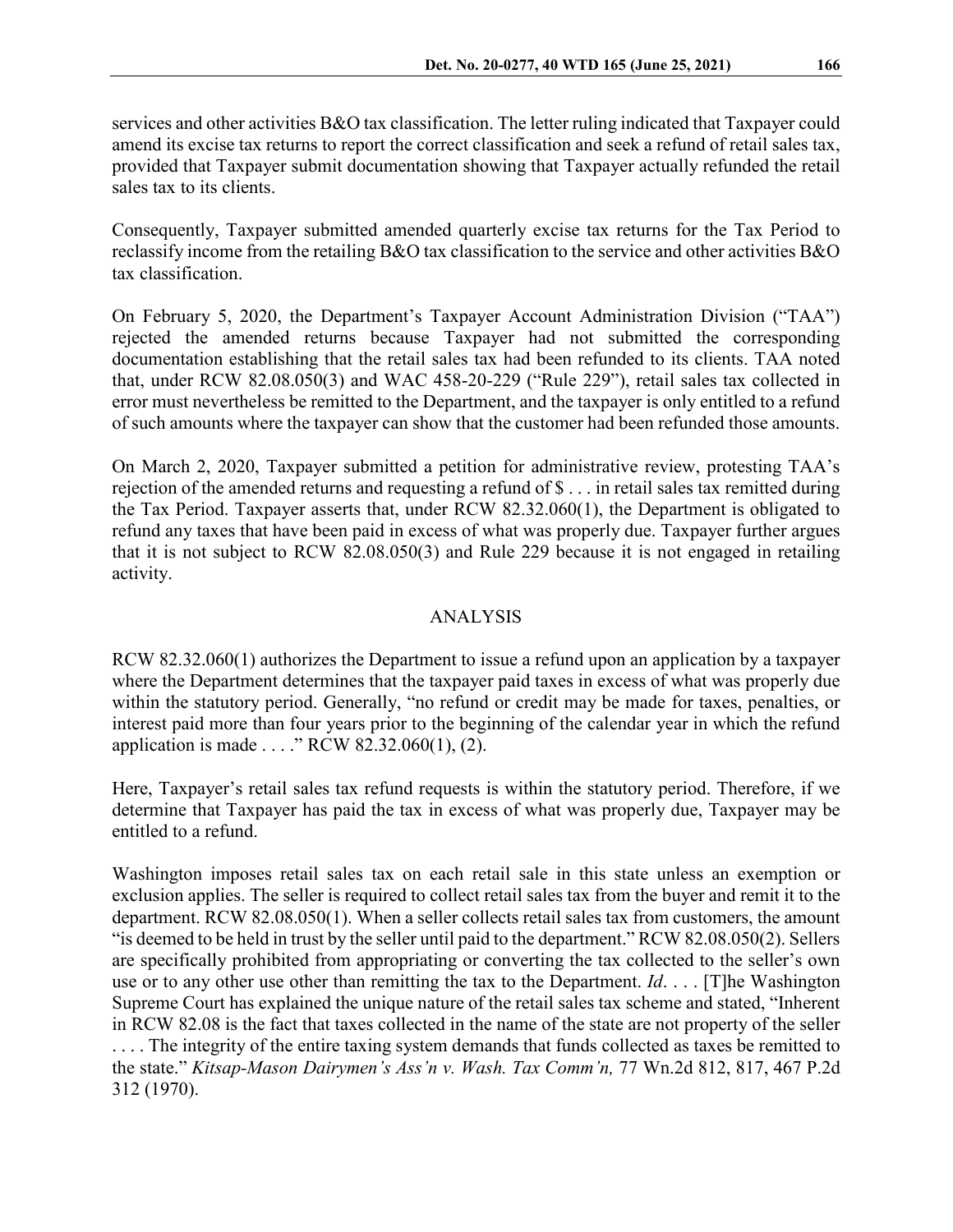Retail sales taxes will not be refunded to a seller, even when erroneously collected, unless the seller first refunds those taxes to the buyer who paid them. This is because RCW 82.32.060 limits refunds only to those who "paid" the tax. Retail sales taxes collected from customers are "paid" by those customers for purposes of RCW 82.32.060. *See Kitsap-Mason Dairyman's Ass'n*, 77 Wn.2d at 816. Thus, where a seller has erroneously collected retail sales tax from customers, the seller must first refund the retail sales tax collected from its customers in error and then seek a refund or credit from the Department. *See* Det. No. 87-110, 3 WTD 21 (1987) ("If the taxpayer establishes that it has made refunds to [its customers], it will be entitled to a corresponding refund."); WAC 458-20-229(4)(a).

There is no dispute that Taxpayer collected retail sales tax from its clients. Taxpayer remitted the amounts it collected to the Department. Pursuant to RCW 82.08.050(1), the client, as the buyer, was the party that paid the subject taxes. Taxpayer has not alleged that it has provided a refund to any client of any amount of the taxes it collected, much less provided any documentation that it has done so. The law on this issue is clear: because the funds that are the subject of Taxpayer's refund request represent retail sales tax, Taxpayer is not entitled to a refund unless and until it first refunds the money to its clients. RCW 82.32.060; WAC 458-20-229(4)(a). To allow Taxpayer to obtain a refund of taxes paid by the clients would violate the prohibition against sellers appropriating or converting sales taxes for their own use. RCW 82.08.050(2).

Our ruling here is consistent with prior determinations that dealt with similar issues. For example, we addressed a refund request for over-collected sales tax in Det. No. 00-092, 24 WTD 47 (2001) as follows:

If sales tax was erroneously collected from the taxpayers' customers, then the overreported sales tax comes from customers' funds. These are trust funds collected from customers for the benefit of the state. The money does not belong to the taxpayers and cannot be returned to the taxpayers until the taxpayers have refunded the over-collected sales tax to their customers.

24 WTD at 51; *see also* Det. No. 14-0108, 33 WTD 444 (2014).

The Washington Supreme Court also addressed this issue in *Kitsap-Mason Dairymen's Ass'n*. In that case, a seller over-collected retail sales tax and failed to remit the excess taxes to the state. The Court held that the seller could not retain the over-collected sales tax for its own use. 77 Wn.2d at 816. The case at hand is similar, except that Taxpayer has already remitted the over-collected taxes. To refund the funds to Taxpayer and allow Taxpayer to retain them would violate RCW 82.08.050(2) and the holding in *Kitsap-Mason*.

Taxpayer cites to a string of court decisions to establish that the Department has a duty to refund the overpayment of tax, regardless of the type of tax involved. *See Paccar, Inc. v. Dep't of Revenue*, 135 Wn.2d 301, 957 P.2d 669 (1998); *Port of Seattle v. Dep't of Revenue*, 101 Wn. App. 106, 1 P.3d 607 (2000); *Guy F. Atkinson Co. v. State*, 66 Wn.2d 570, 403 P.2d 880 (1965). Significantly, in each of those cases, the taxpayer was the party who had paid the tax. Here, Taxpayer is seeking a refund of the retail sales tax that it had remitted on behalf of its client, who is the actual party who had paid the tax.